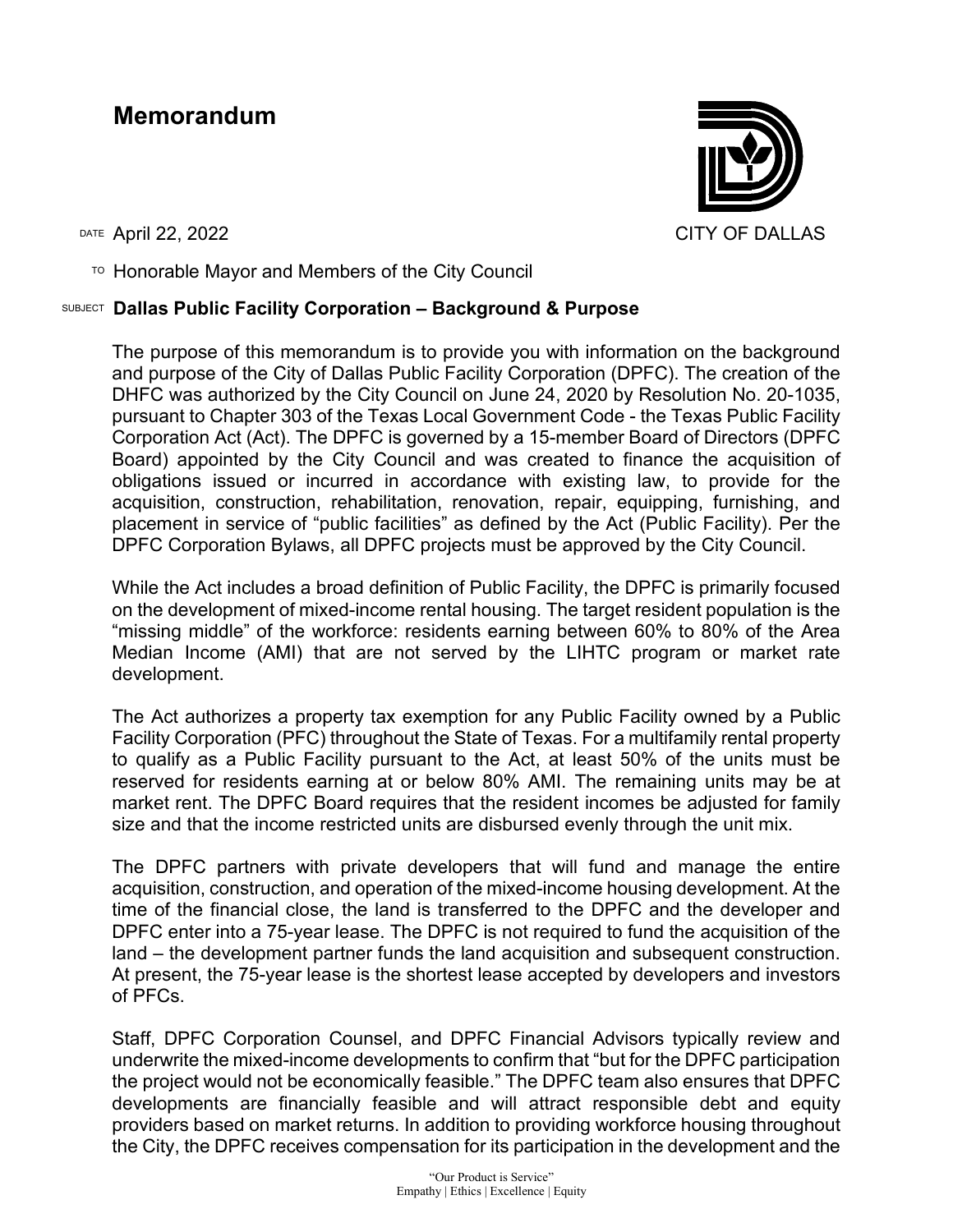## DATE SUBJECT April 22, 2022 **Dallas Public Facility Corporation – Background & Purpose**

provision of a property tax exemption. The DPFC receives a structuring fee, an annual lease payment targeted at 25% of the estimated property taxes that increases each year by CPI (capped at 3%), a 15% sales commission after repayment of debt, equity, and preferred equity returns upon first sale/refinancing of the development, and a 2% sales commission of gross proceeds on all future sales. At the end of the 75-year lease term, the DPFC will own the property free and clear. The revenues received by the DPFC will fund DPFC operations as well as support the development of additional affordable and workforce housing that is in concert with the Comprehensive Housing Policy.

To ensure compliance and performance of the developers and property managers, regulatory agreements are recorded on DPFC-owned properties outlining the income restrictions, family size adjustments, equitable unit mix of workforce units, workforce tenants' equal enjoyment of the facility, requirements to accept vouchers, and design/unit standards. The regulatory agreement also outlines the method by which property managers must calculate resident income and recertify tenants on an annual basis. The lease agreement between the DPFC and the developer also requires that the property be maintained throughout the life of the lease and that a capital needs assessment be conducted every seven years or upon sale of the leasehold interest in the property. The lease agreement requires that all identified maintenance issues be resolved unless such costs would result in a default of the senior debt on the property. Failure of the developer to adhere to all of the above is a default under the definitive documents. If any of the conditions above are not met after a commercially reasonable cure period, the DPFC can terminate the lease with the developer.

The DPFC approved project pipeline is attached for your review.

Should you have any questions or require any additional information, please contact me or David Noguera, Director, Department of Housing & Neighborhood Revitalization at [David.Noguera@DallasCityHall.com](mailto:David.Noguera@DallasCityHall.com) or 214-670-3619.

**Allen Strategy** 

Majed A. Al-Ghafry, P.E. Assistant City Manager

c: T.C. Broadnax, City Manager Chris Caso, City Attorney Mark Swann, City Auditor Bilierae Johnson, City Secretary Preston Robinson, Administrative Judge Kimberly Bizor Tolbert, Deputy City Manager Jon Fortune, Deputy City Manager

M. Elizabeth (Liz) Cedillo-Pereira, Assistant City Manager Robert Perez, Interim Assistant City Manager Carl Simpson, Interim Assistant City Manager M. Elizabeth Reich, Chief Financial Officer Genesis D. Gavino, Chief of Staff to the City Manager Directors and Assistant Directors